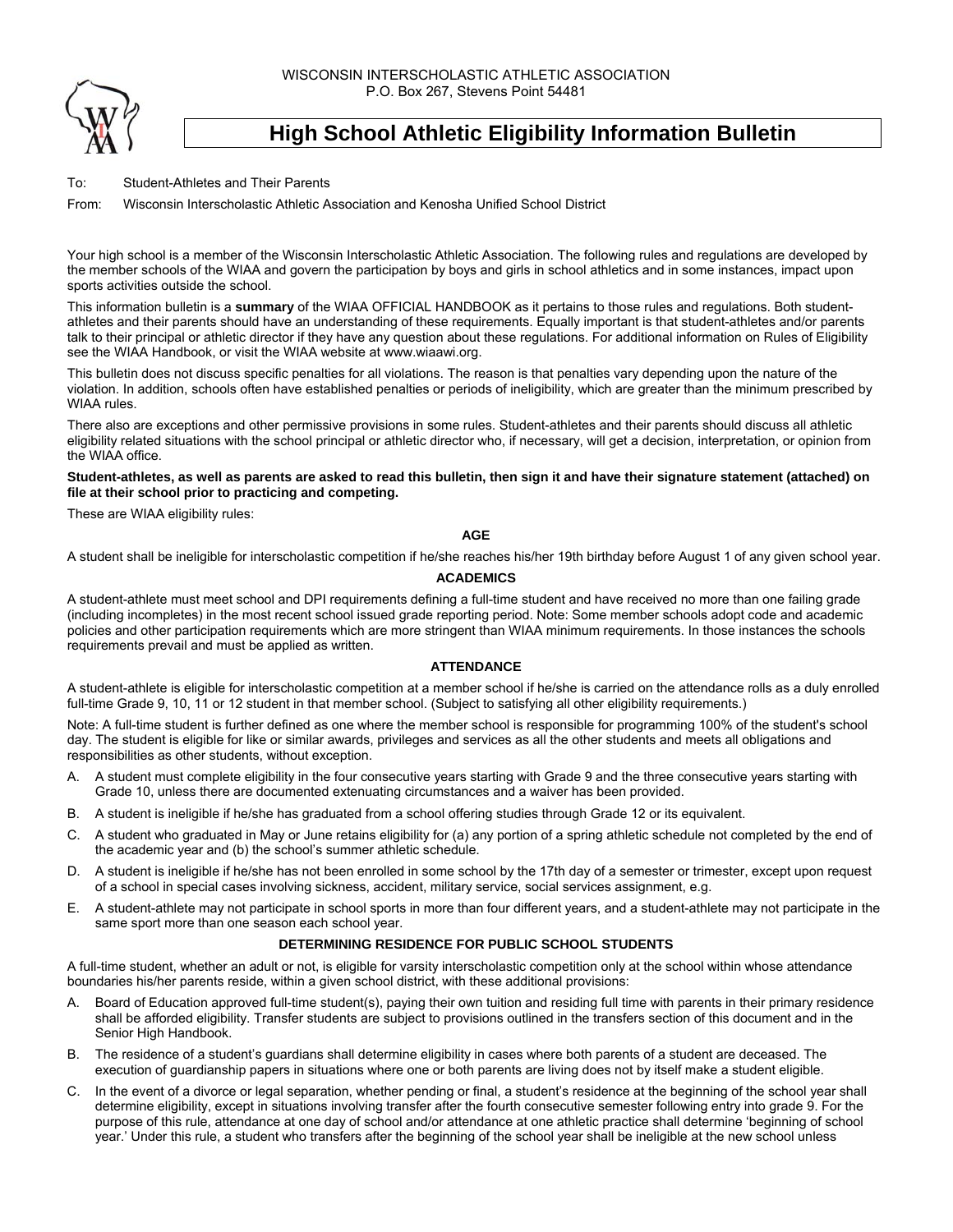approval is granted by the Board of Control in accordance with the transfer and/or waiver provisions as described in the WIAA HS Handbook.

- D. A student whose tuition is paid by the school within whose attendance boundaries parents reside or by the state and is enrolled in a district approved program may be eligible at either school (first priority to school of residence) but (a) may not participate at both schools in the same year and (b) academic ineligibility accompanies student upon transfer. Transfer restrictions may also apply.
- E. A student whose tuition is paid by the school within whose attendance boundaries parents reside or by the state or who is participating full time in a legislated open enrollment option must meet all statutory timeline requirements. This provision extends the opportunity to decline attendance at the new school and continue at his/her school of residence. If the student begins the school year at the new school and then transfers back to school of residence after attending one or more days of school or one or more athletic practices, he/she shall be subject to transfer provisions as outlined in the transfer Section of this document.
- F. A student may continue being eligible in the same school even though parent(s) and/or student move from within that school's attendance boundaries, provided enrollment is continuous (unbroken in that school).
- G. After a student-athlete has not participated and/or has had their eligibility restricted for one calendar year due to reasons relating to residence and/or transfer, he/she becomes eligible.
- H. A student-athlete will not be eligible if his/her attendance at a particular school resulted from undue influence (special consideration because of athletic ability) on the part of any person.
- I. A student-athlete who has been declared ineligible at a school for disciplinary reasons, academic reasons or due to another State Association's provision retains that ineligibility status if he/she transfers to another school.
- J. Except in situations involving transfer after a student's fourth consecutive semester, a full-time student whose residence in a given district and attendance at a member school does not conform with any of the provisions outlined above shall be eligible for non-varsity competition only, for one calendar year, unless a waiver is provided as outlined in the WIAA HS Handbook under Waivers. Transfer students are subject to transfer provisions as outlined in the transfer section of this document and in the Senior High Handbook.

## **DETERMINING RESIDENCE FOR NONPUBLIC SCHOOL STUDENTS**

A full-time student, whether an adult or not, is eligible for varsity interscholastic competition only if the student is residing full time with parents in their primary residence with these additional provisions:

- A. In the event of a divorce or legal separation, whether pending or final, a student's residence at the beginning of the school year shall determine eligibility except in situations involving transfer after a student's fourth consecutive semester. For the purpose of this rule, attendance at one day of school and/or attendance at one athletic practice shall determine 'beginning of school year'. Under this rule, a student who transfers after the beginning of the school year shall be ineligible at the new school unless approval is granted by the Board of Control in accordance with the waiver provisions as described in the WIAA HS Handbook under Waivers. Transfer restrictions may also apply.
- B. Residing full time with guardians shall determine eligibility in cases where both parents of a student are deceased. The execution of guardianship papers in situations where one or both parents are living does not by itself make a student eligible.
- C. A student may continue being eligible in the same school even though parent(s) and/or student move from within that school's traditional attendance area, provided enrollment is continuous (unbroken in that school).
- D. Except in situations involving mid-year transfer and/or transfer after the fourth consecutive semester students attending member residential schools shall be eligible at the member school provided they reside at the school or reside full time with parents in their primary residence.
- E. Except in situations involving transfer after a student's fourth consecutive semester, a full-time student attending a nonpublic school but not residing in accordance with any of the provisions outlined above shall be eligible for non-varsity competition only, for one calendar year, unless a waiver is provided as outlined in the WIAA HS Handbook under Waivers.

#### **TRANSFERS**

A full-time student may be afforded up to eight consecutive semesters of interscholastic eligibility upon entry into Grade 9**. Transferring schools at any time may result in restrictions being imposed on eligibility or in some cases a denial of eligibility.** For the purpose of this rule, attendance at one day of school and/or attendance at one athletic practice shall determine 'beginning of school year.' These additional provisions relate to transfer cases:

- A. A student who transfers from any school into a member school after the fourth consecutive semester following entry into Grade 9 shall be ineligible for practice and competition for one calendar year, unless the transfer is made necessary by a total change in residence by parent(s). The calendar year (365 days) will be determined from a student's first day of attendance at the new school.
- B. Open enrolled and/or tuition paying students entering 9th and/or 10th grade at the beginning of the school year and who are within the first four consecutive semesters of high school will be afforded unrestricted eligibility provided all other rules governing student eligibility are met.
- C. Open enrolled and/or tuition paying students entering 11th and/or 12th grade as transfer students are ineligible to practice and/or compete for one calendar year.
- D. 9th grade students who transfer after the beginning of the school year and with written consent from both schools directly involved may be provided non-varsity opportunities for the remainder of the school year. Restrictions are removed upon entering 10th grade.
- E. 10th grade students who transfer after the beginning of the school year and with written consent from both schools directly involved may be provided non-varsity opportunities for one calendar year (365 days beginning with first day of attendance at the new school).
- F. In the event of divorce or legal separation, whether pending or final, residence at the beginning of the school year shall determine eligibility for students entering 9th and/or 10th grade. In situations involving transfer after the fourth consecutive semester following entry into grade 9 the student is ineligible to practice and compete for one calendar year.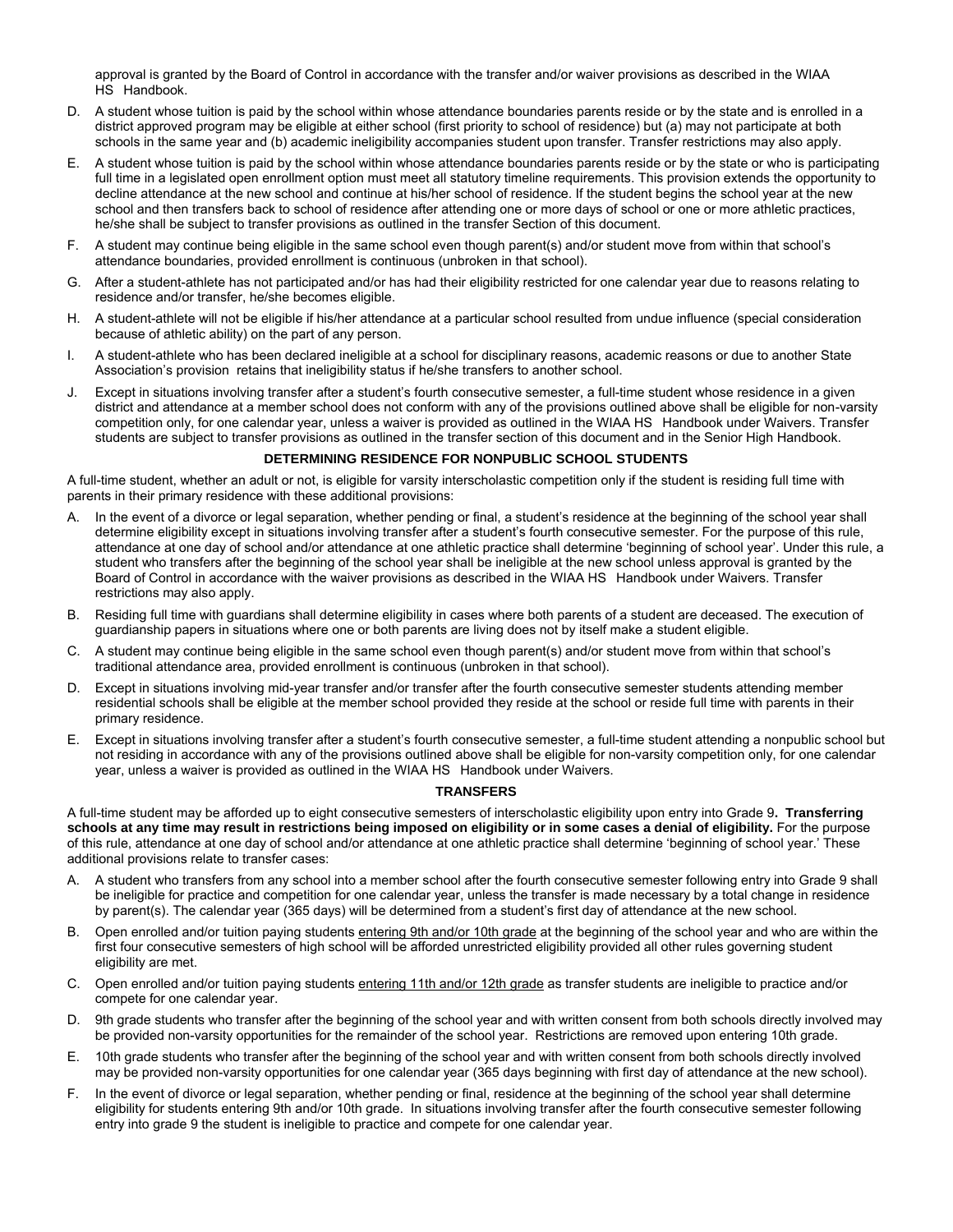- G. District policies with respect to intra-district transfer do not supercede WIAA transfer rules in situations involving post-4th semester transfers. Intra-district transfers occurring after the fourth consecutive semester following entry into grade 9 result in the student being ineligible for practice and competition for one calendar year (365 days beginning with first day of attendance at the new school).
- H. Unless transfer, including an accompanying change of parent's residence, is effective at the outset of a semester, a student cannot establish eligibility at his/her new school until the fifth calendar day of such transfer.
- I. If within the first four consecutive semesters following entry into grade 9, a student who transfers more than once in any given school year shall be ineligible for all interscholastic competition for the remainder of that current school year and will be eligible for non-varsity opportunities only for the balance of the calendar year. In situations involving transfer after the fourth consecutive semester following entry into grade 9 the student is ineligible to practice and compete for one calendar year.
- J. A student may not have eligibility in more than one member school at the same time. A parent or parents who move from a primary residence within one school's attendance boundaries, to a secondary residence within another school's attendance boundaries, may be required by the Board of Control to provide evidence of a total move.
- K. A student who transfers from any school, whether or not a member school, with a status of ineligibility for disciplinary reasons, academic reasons and/or as a result of another State Association's regulation or sanction, retains such status at his/her new school for the same period as decreed by the former school.
- L. No eligibility will be granted for a student whose residence within a school's attendance boundaries, with or without parents, or whose attendance at a school has been the result of undue influence (special consideration due to athletic ability or potential) on the part of any person, whether or not connected with the school.

## **PHYSICAL EXAMINATION and PARENT'S PERMISSION**

A student-athlete whether an adult or not, must have written permission of parents to participate in school athletics and he/she must have a physical examination (signed by a licensed physician or advanced practice nurse prescriber) every other school year.

A physical examination taken April 1 and thereafter is valid for the following two school years. Physical examination taken before April 1 is valid only for remainder of that school year and the following school year.

#### **TRAINING and CONDUCT**

A student-athlete must follow his/her school's code of conduct (training rules) on a year-round basis.

- A. A student-athlete who violates his/her school's code of conduct during the season of a sport (start of practice to final game) must be suspended from competition for a period of time specified in the code (minimum of one meet) if the violation involves (a) possession and/or use of alcohol, (b) possession and/or use of tobacco, including chewing tobacco and (c) use, possession, buying or selling of controlled substances, street drugs and performance enhancing substances (PES).
- B. The member school will determine minimum penalties for violation of any other provisions of its code of conduct, including out of season offenses and for any other unacceptable conduct contrary to the ideals, principals and standards of the school and this Association including but not limited to criminal behavior.
- C. A student-athlete who violates his/her school's code of conduct at times other than during the actual season of a sport must be disciplined by the school, the nature of such discipline to be determined by the school as indicated in its code of conduct.
- D. A student-athlete who violates any part of the school or WIAA's code of conduct resulting in suspension of WIAA-sponsored tournament competition must be immediately declared ineligible for the remainder of tournament series in that sport.
- E. A student-athlete, disqualified from a contest for flagrant or unsportsmanlike conduct, is also suspended from the next competitive event.
- F. A school must provide an opportunity for the student to be heard prior to a penalty being enforced. If a student appeals a suspension, according to the schools appeal procedure, the student is ineligible during the appeal process.

## **AMATEUR STATUS**

A student-athlete must be an amateur in all recognized sports of this association in order to compete in any WIAA sport.

- A. A student-athlete may not accept, receive or direct to another, reimbursement in any form of cash or merchandise such as shirts, jackets, sweaters, sweatshirts, jerseys, warm-ups, equipment, balls, duffle bags, backpacks, watches, rings, billfolds, coupons, gift certificates, regardless of their value for athletic accomplishments, such as being on a winning team, being selected for the school varsity team, or being a place winner in an individual tournament, e.g.
- B. A student-athlete may receive awards for school achievement which are symbolic (non utilitarian) in nature badges, certificates, trophies, medals, banners, ribbons, pictures, plaques, event T-shirts, event hats, game balls, unattached emblems, letters, season highlight DVD or video, e.g.
- C. A student-athlete may not receive compensation or benefit, directly or indirectly, for the use of name, picture, and/or personal appearance, as an athlete. This includes receiving free and/or reduced rates on equipment, apparel, camps/clinics/instruction and competitive opportunities that are not identical for all other participants.
- D. A student-athlete may not be identified as an athlete, provide endorsement as an athlete or appear as an athlete in the promotion of a commercial/advertisement and/or profit-making event, item, plan, or service.
- E. A student-athlete may not participate in school athletics or in sports activities outside the school under a name other than his/her own name.

## **SPORTS ACTIVITIES OUTSIDE OF SCHOOL**

A student-athlete in a given sport may not compete in that same sport outside of school either as a team member or an individual or independent entry during the same time he/she is participating with the school team.

A. WIAA rules do not prevent athletes from practicing with nonschool teams or from receiving private skills instruction during the school season. However, they may not participate in any nonschool games, including scrimmages against other teams.